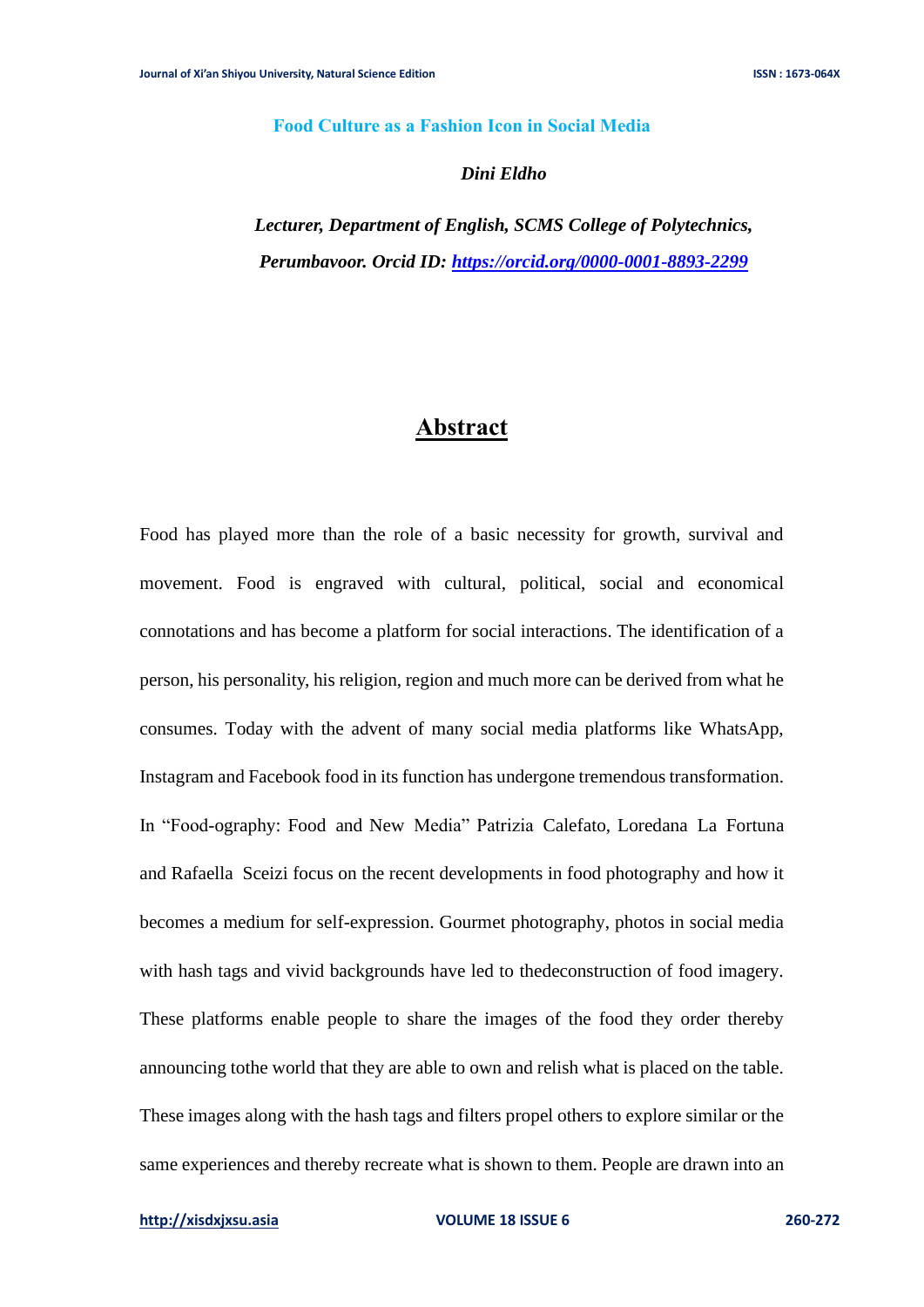online platform where they are forced to prove their social, economic and cultural standing in society.

Food thus proves to be the key to deeper and multiple interpretations of meanings portrayed in the social media. This use of food as semiotics is discussed and defined by Roland Barthes, Eivind Jacobsen, Fabio Parasecoli and many more, who in their works analyse how food propagates ideologies of power and gender, thereby transforming food into what Barthes calls as "SIGN". The paper entitled " Food Culture as a Fashion Icon in Social Media: A Study of Foodporn" attempts to analyse how food has become a platform for social, cultural and political tension and negotiation. This study provides an insight into how food transforms itself into a system of communication, body of symbols and images and marker of opposition.

Keywords : Food, Dialectics, Culture studies.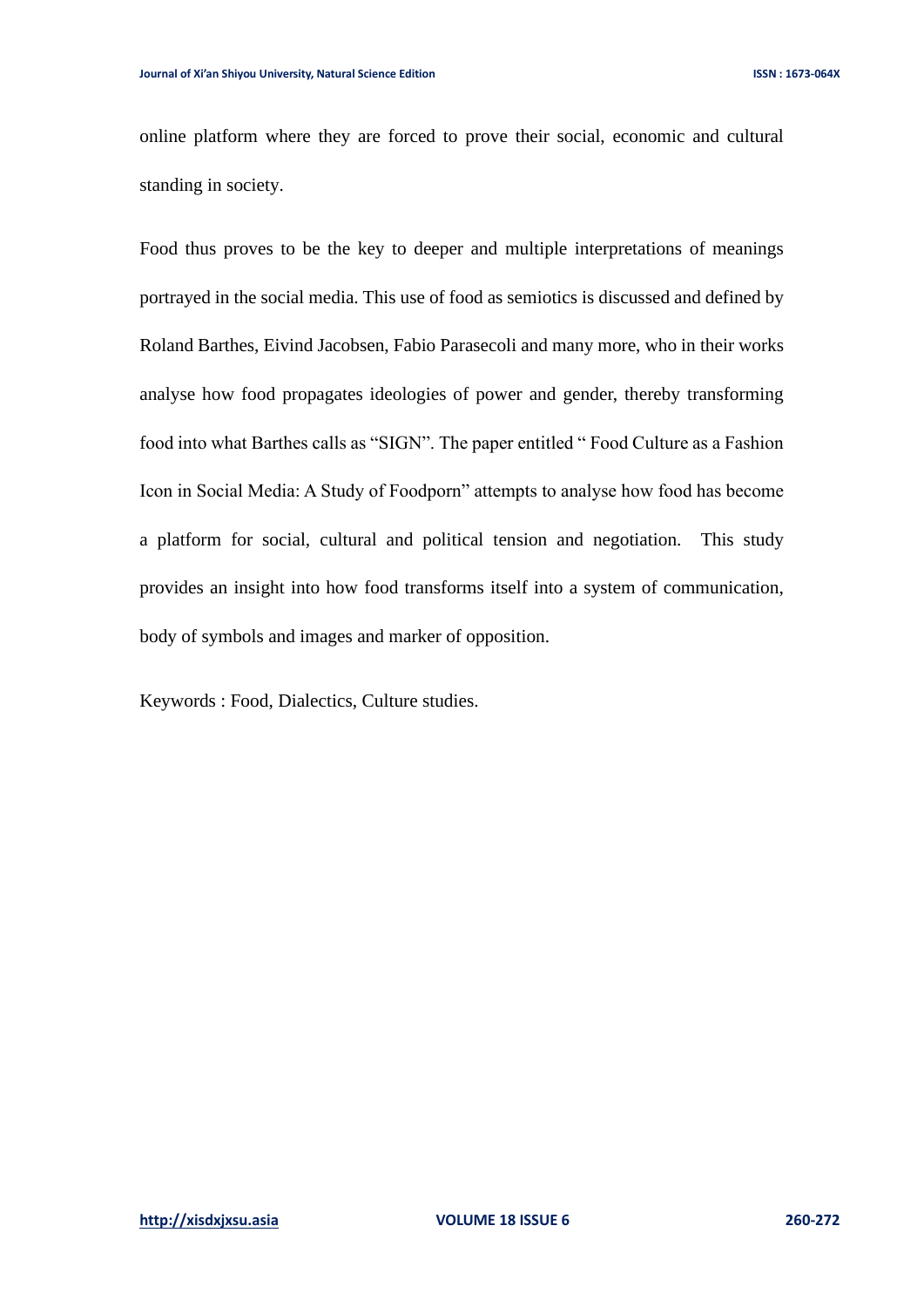### **ARTICLE**

Social media – also known as Social Networking Sites (SNS) – have brought about notable changes in how identity is constructed as they 'enable individuals to construct a member profile, connect to known and potential friends, and view other members' connections' (Papacharissi 2011: 304). One of the most relevant notions of social media to this study is the participation it brings about, the sense of togetherness and an active role for audiences. Jenkins et al. describe this as a participatory culture. A participatory culture is one in which 'members believe their contributions matter and feel some degree of social connection with one another (at the least they care what other people think about what they have created)' (2009: 6).

At the heart of online identity construction lies self-presentation, the process through which individuals communicate an image of themselves to others (Baumeister 1982). Self-presentation is regarded as a minimum require- ment for participation on SNS by users and one of the most important pieces of SNS (Tufekci 2008). It 'includes the different ways in which users present themselves to other online users' (Subrahmanyam and Smahel 2011: 63).

The beginnings of self-presentation – also known as impression manage- ment – can be traced back to Goffman (1959), who lays down in his book *The Presentation of Self in Everyday Life* the foundations of self-presentation. He built his premise on a dramaturgical approach whereby he focused on how individuals present themselves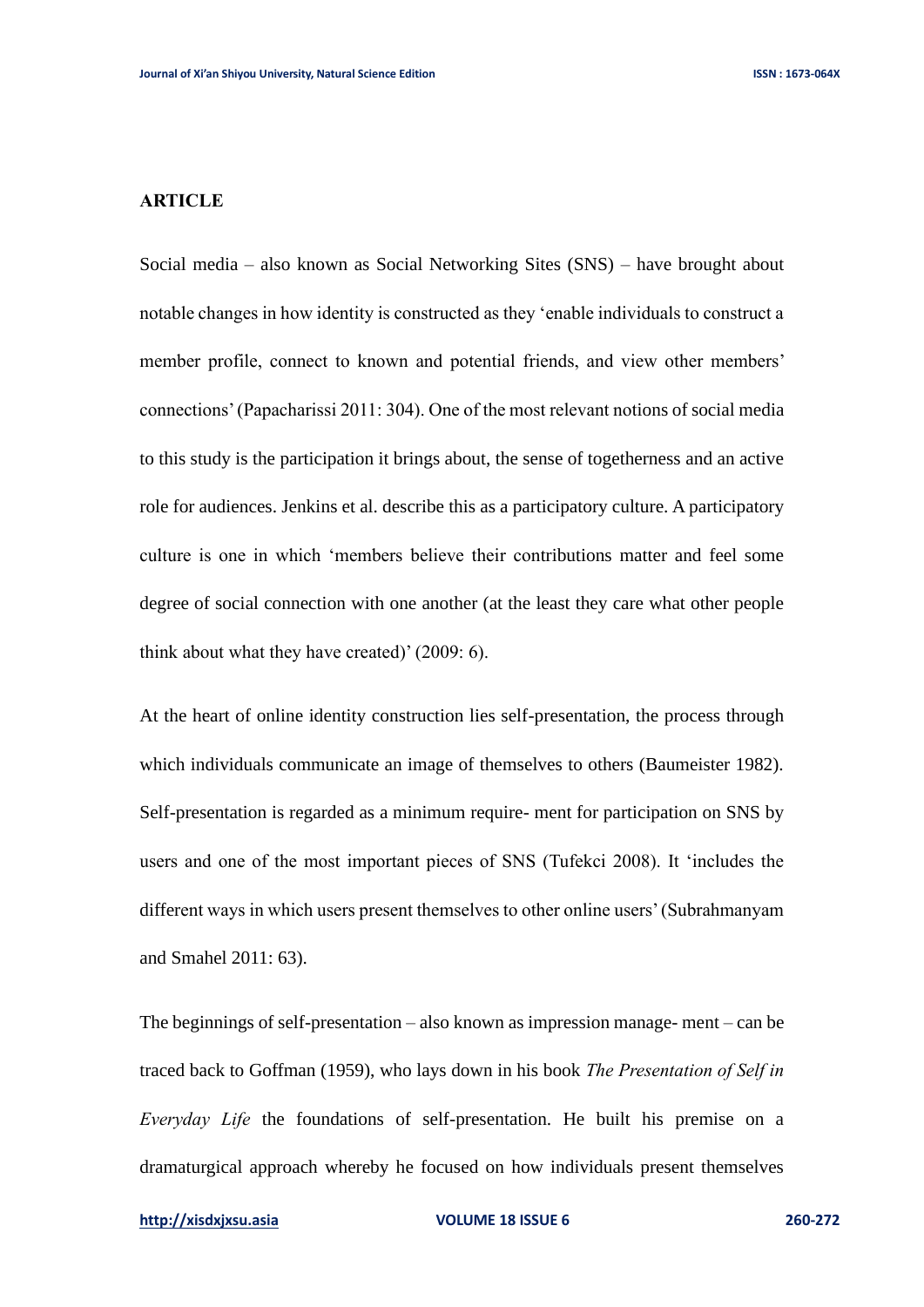and how this happens in relation to others, and he highlights the ways in which individuals guide and control the impression of others about them through performing. Goffman dedicates a large part of his approach to the necessity of 'an audience' also known as 'others'; a key party that has to be available as there is a need to make an impression on others or control that impression. Goffman's thoughts were developed pre the digital era and have parallels in the online world: individuals put out information online deliberately to project a specific image and create a specific impression; individuals seek to gather information about each other through their profiles and the type of content they share; the front is the platform used and the personal front is replaced by the elements of the platform such as language used, emojis and photos posted and shared. All platforms present an audience, sometimes in the form of friends who are supposedly people you know or fans who are people that you do not know but represent an audience to your online activity. This study will draw on Goffman's approach as it may offer insights on the way influencers and their fans present themselves online and help to explain the relationship between the influencers and the online identity of youth.

In addition to Goffman's dramaturgical approach, the study will draw on a number of other theoretical concepts which can help explain further the rela- tionship between influencers and their fans' online identity such as displays of authenticity, identification and parasocial relationships. Typically, influencers aim to display 'authenticity (what is genuine, real, and/or true)' (Beverland and Farrelly 2010: 838) and fans search for this authenticity in influencers. Linked to this notion is the concept of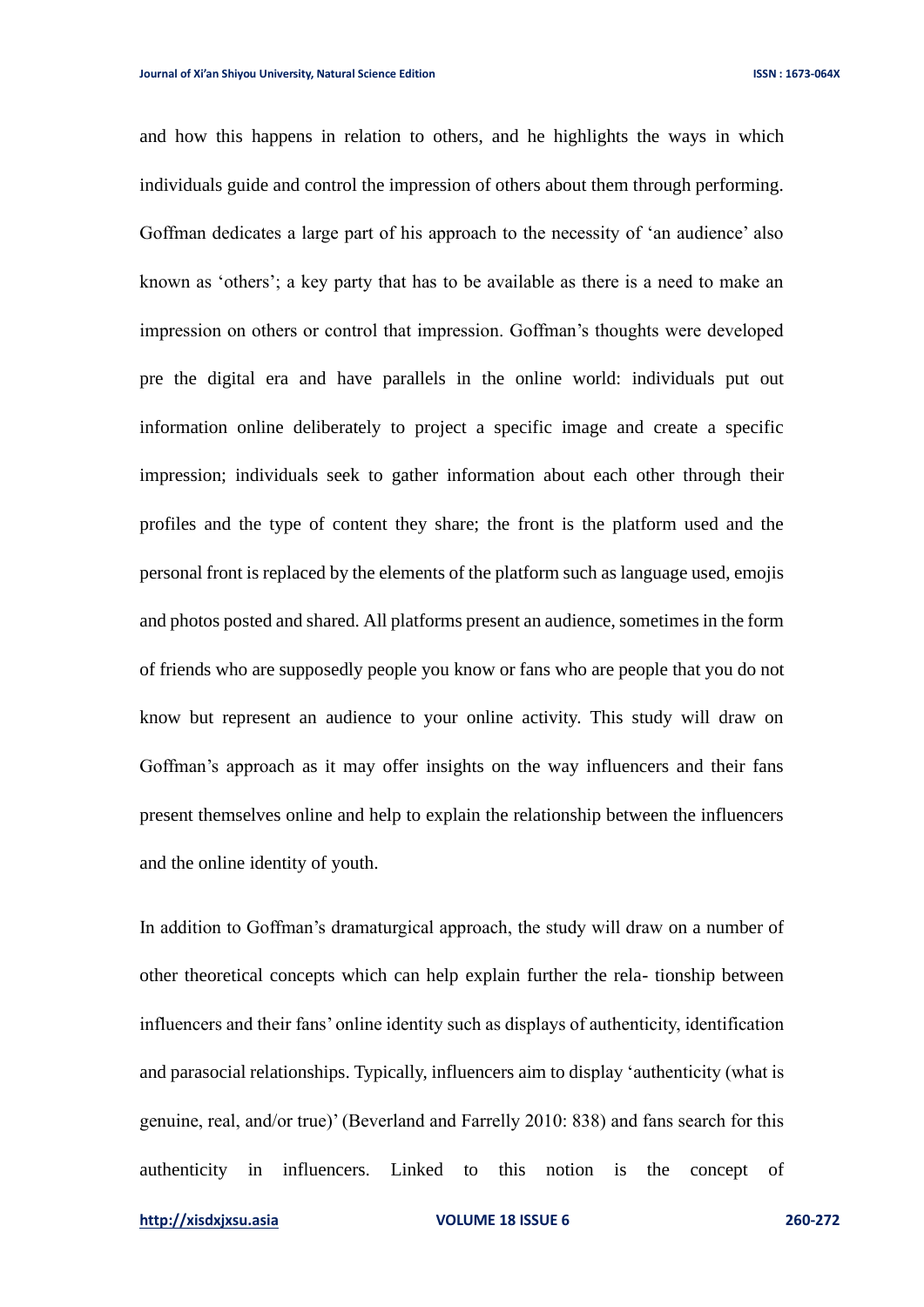identification.'Identification can be said to occur when an individual adopts behaviour derived from another person or a group because this behaviour is associated with a satisfying self-defining relationship to this person or group' (Kelman 1961: 63). A study found that a spokesperson with whom the audience identifies ensures the greatest likelihood of achieving lasting attitude or behaviour change (Basil 1996). People learn by observing others and adopting their behaviours, values, beliefs and attitudes (Bandura 1986). The last concept that can help explain the relation- ship between influencers and fans is the Parasocial Interactive Theory (PSI) which defines the relationship between a spectator and a performer (Horton and Wohl 1956). Parasocial relationships are imagined relationships that tend to be experienced as real (Rubin and McHugh 1987).

The primary purpose of food is to provide the fundamental elements required in order to keep our bodies functioning. Food provides the nourishment that enables one to exist, advance, move and develop both mentally and physically. Today food is no longer limited to its basic function. Studies, research and scholarship on food have bolstered exceptionally over the last decade. Food and food studies are no longer isolated for it has embraced other disciplines to make interdisciplinary feasible. One of the reasons why food studies are gaining popularity among people is that they want to know from where their food is coming, the farming system, its market, the history and the future of food. Universities over the years have started providing courses on food studies concentrating on the political economy of food including the policy aspects and the scope of sustainable food. Connecting the cultural, social and historical aspects of

**[http://xisdxjxsu.asia](http://xisdxjxsu.asia/) VOLUME 18 ISSUE 6 260-272**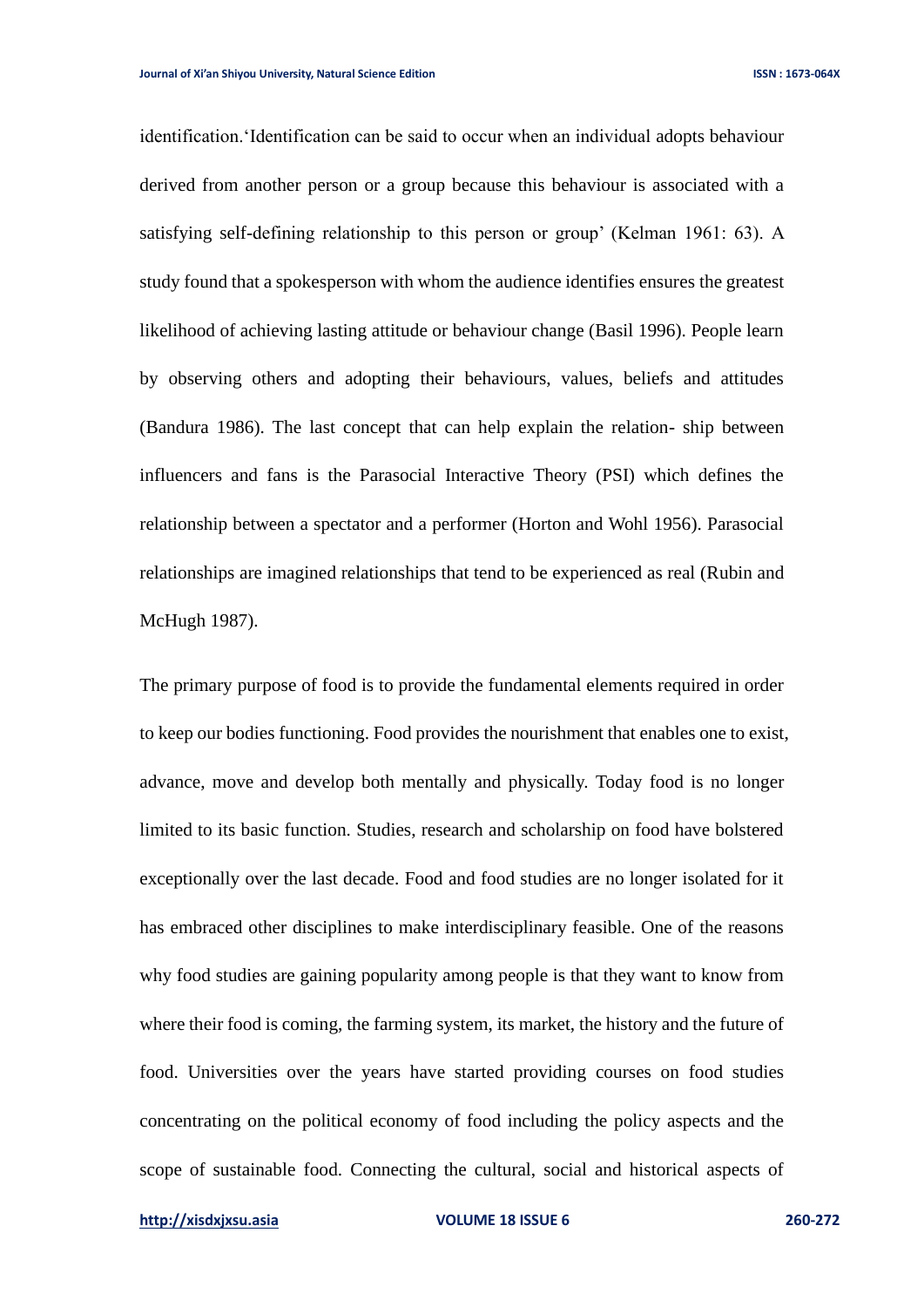food-ways and food studies with literature we find texts that offers an insight into the rapidly developing field of food system. Food continues to fascinate and this is the motivating force behind numerous studies conducted and books written in this field. While Margaret Mead questions man's attitude towards overeating and its impact on humanity in "Why Do We Overeat?", Pierre Bourdieu addresses in "Distinction: A Social Critique of the0Judgemental0of Taste" the taste of luxury and that of necessity based on class differentiation. "Lost in Translation: Food, Identity and Otherness" by Simona Stanos explores the relation between culture and food. Tulasi Srinivas, Anne Allison, Rebecca Swenson explore the meaning of motherhood, masculinity and femininity in relation to cooking. They elaborate on how food and cooking propagate ideologies of power. The relation between food and gender is further explored by Fabio Parasecoli in "Feeding Hard Bodies", T.J.M. Holden and many more at various levels.

These examples give an insight into the various works that have been published over the years in this field. Detailed studies in this field reflects the relation food shares with other disciplines like gender studies, agriculture, class differentiation and so forth. Works by Fabio Parasecoli, Roland Barthes, Eivind Jacobsen expounds the ability of food to communicate meanings. They explore the symbolic and semiotic power of food. Parasecoli in Bite Me gives riveting insight into the role of food in popular culture. It reveals the relation between food and human body and how it becomes a platform for political and ideological discussions. Roland Barthes in "Towards a Psychosociology of Contemporary Food Consumption" claims that food is a "system of communication, a body of images, a protocol of usages, situations and behaviour" (24). Every nation or

```
http://xisdxjxsu.asia VOLUME 18 ISSUE 6 260-272
```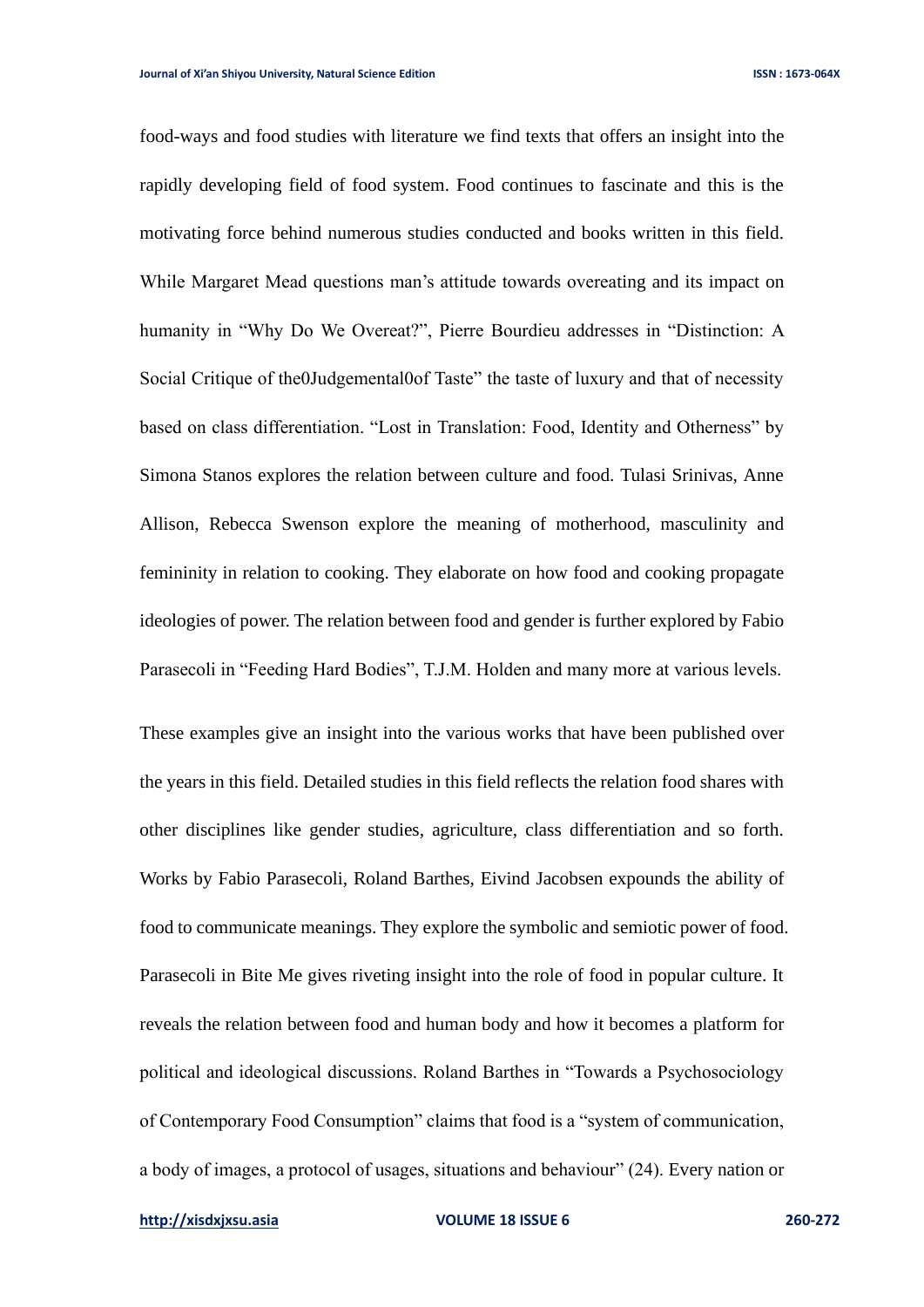region has its own peculiar food habits, methods of preparation and serving patterns which is quite different from other nations. Therefore, every food item has its own historical, cultural and social significance. The food that one eats indirectly points to his roots, his culture and identity. Food therefore is not just for consumption alone. Every culture or society selects, within what is available, what is to become a part of their food culture. Globalization, privatization and liberalization have enabled countries like India to grow and progress at a faster pace. Export and import led growth pave way for economic development. These industrial policies have helped many to experience a better and comfortable life. Globalization according to Joseph Stiglitz provides job opportunities for many people in the third world countries like India (8-15). Globalization also enables an exchange of the cultural values and the food habits. With globalization and privatization, we witness a quick and inevitable change in the eating habits of the people. Companies like KFC, Pizza Hut, Domino's established firm roots in India. The transition in the nutritional level has led to obesity and many diet related problems especially in countries like India which has an entirely distinct food culture. "The main drivers to changes in food systems and dietary patterns, such as urbanization, increased income, capital flow and market liberalization" (Kennedy et al. 1) left resulting impact on the nutritional level. The way food is prepared and understood have changed because food itself has become a marker of change. Food is no longer determined by hunger rather on the basis of taste. To be modern and to be a part of the fast-changing world means to be a part of the changing food habits. Food according to Barthes contains a twofold function, being nutritious and its value as a protocol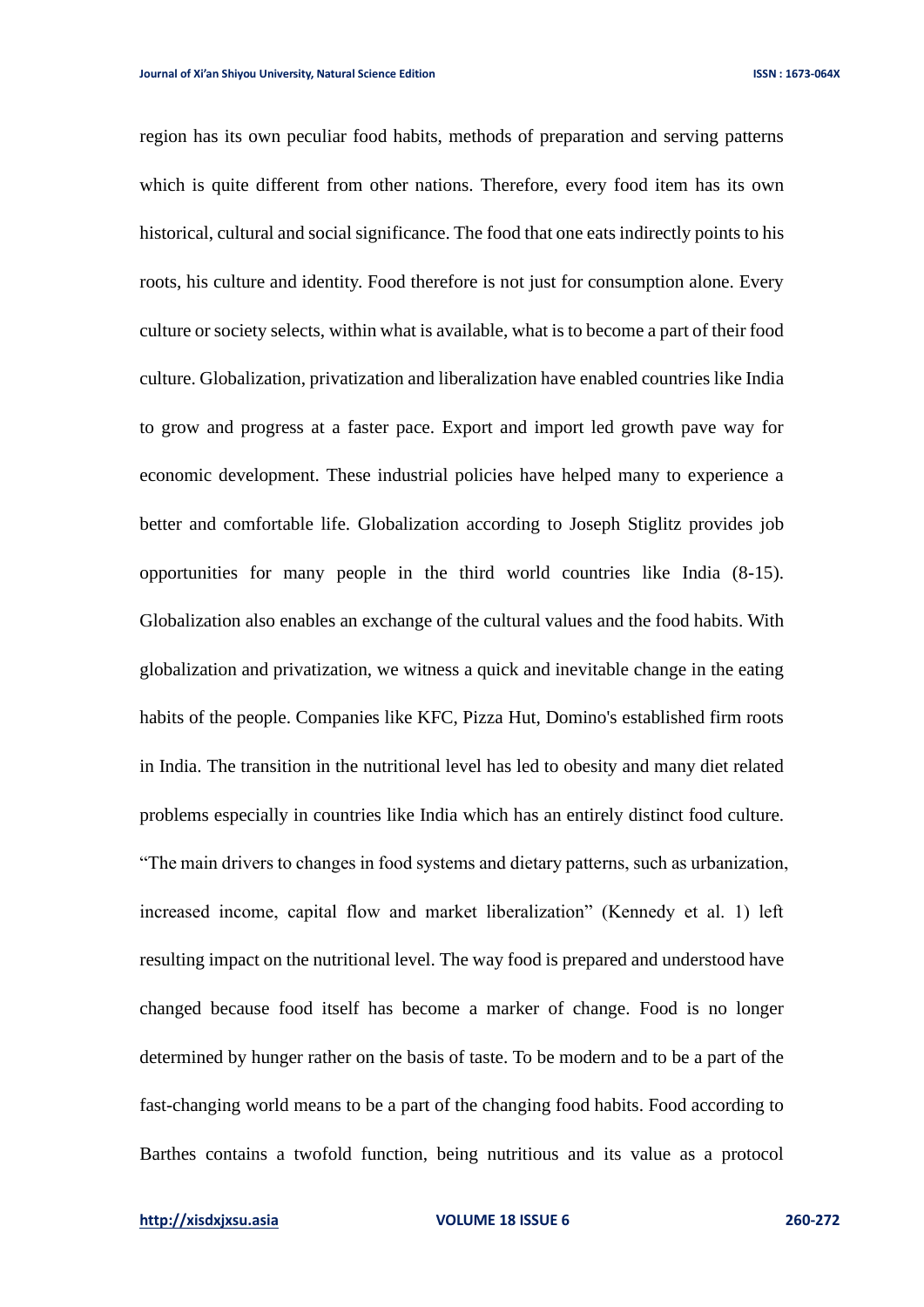("Psychosociology" 29). The primary function of food dissolves the very moment the basic needs are fulfilled. On the degree of institutions, there are also work based lunch which is commercialized in the pattern of special menus. The significance here is not on fulfilling hunger rather priority is placed on comfort and long4discussions. The abundance of food, the colourful alluring advertisements and the food applications available in the mobile phones open up the possibility of constant eating at anytime and anywhere. We live in a world surrounded by a wide variety of food. The food apps like Zomato, Swiggy provide an easily attainable platform for users to relish their favourite dish comfortably and effortlessly at home or anywhere at their convenience. With the plethora of food around, what we witness today is a shift from malnutrition to mall nutrition. There was a time, and still in many parts of the world, when lack of enough nutrients was a major concern but today malnutrition is mainly because of the excess of food intake by people. With the advent of the mall culture the global market has found a wider platform to plunge in. Malls crowded with brands from all over the world compel people to respond to the new arrivals. These shops respond not only to the new needs and demands of their customers rather they dramatize this whole need and uphold those who frequent it to be modern and in with the time. Today with the advent of many social media platforms like WhatsApp, Instagram and Facebook food in its function has undergone tremendous transformation. In "Food-ography: Food and New Media" Patrizia Calefato, Loredana LaFortuna and Rafaella Sceizi focus on the recent developments in food photography and how it becomes a medium for self-expression. Gourmet photography, photos in social media with hash tags and vivid backgrounds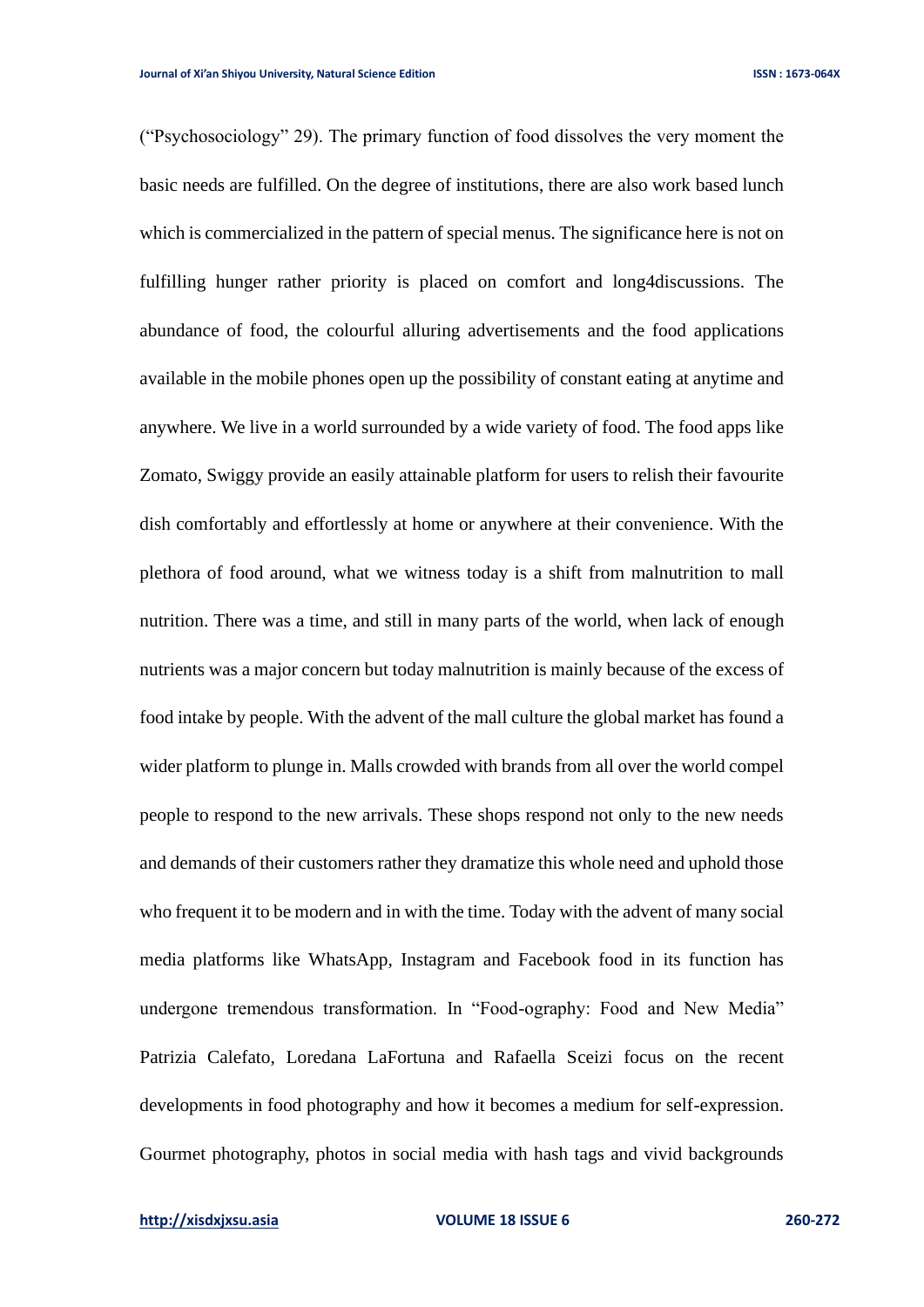have led to the deconstruction of food imagery. These platforms enable people to share the images of the food they order thereby announcing to the world that they are able to own and relish what is placed on the table. These images along with the hash tags and filters propel others to explore similar or the same experiences and thereby recreate what is shown to them. People are drawn into an online platform where they are forced to prove their social, economic and cultural standing in society. People are forced to visit cafes and restaurants and click pictures of the delicacies they order and post these pictures on social media for a sense of belonging and inclusion. Often people end up in dissatisfaction in not being able to recreate what is shown on these visual platforms. The picture of the food taken in particular angles highlights the atmosphere in which the food is eaten and by whom. "On Instagram, this process of making meaning creates the sense of being an insider, which allows for inclusion in a familiar experience. Instagrammers seek to both have and prove "authentic" experiences" (Herman). The last few years have seen a dramatic increase in food vlogs, photography, online cookery shows and much more. They push the edible world in to a visual space where the audience are forced to visit and experience that what is shown. The Georgetown Cupcake in Washington run by two sisters Sophie Kallinis LaMontagne and Katherine Kallinis Berman say that the reviews from their customers have led them to ship cupcakes to their fans worldwide. They place their shops in areas that are iconic in order to attract more customers and to provide a fun experience for the buyers (Coleman). It is not the cupcakes alone that are placed in the limelight rather the entire shop is under scrutiny. Having a cupcake from any shop is not the prime focus rather to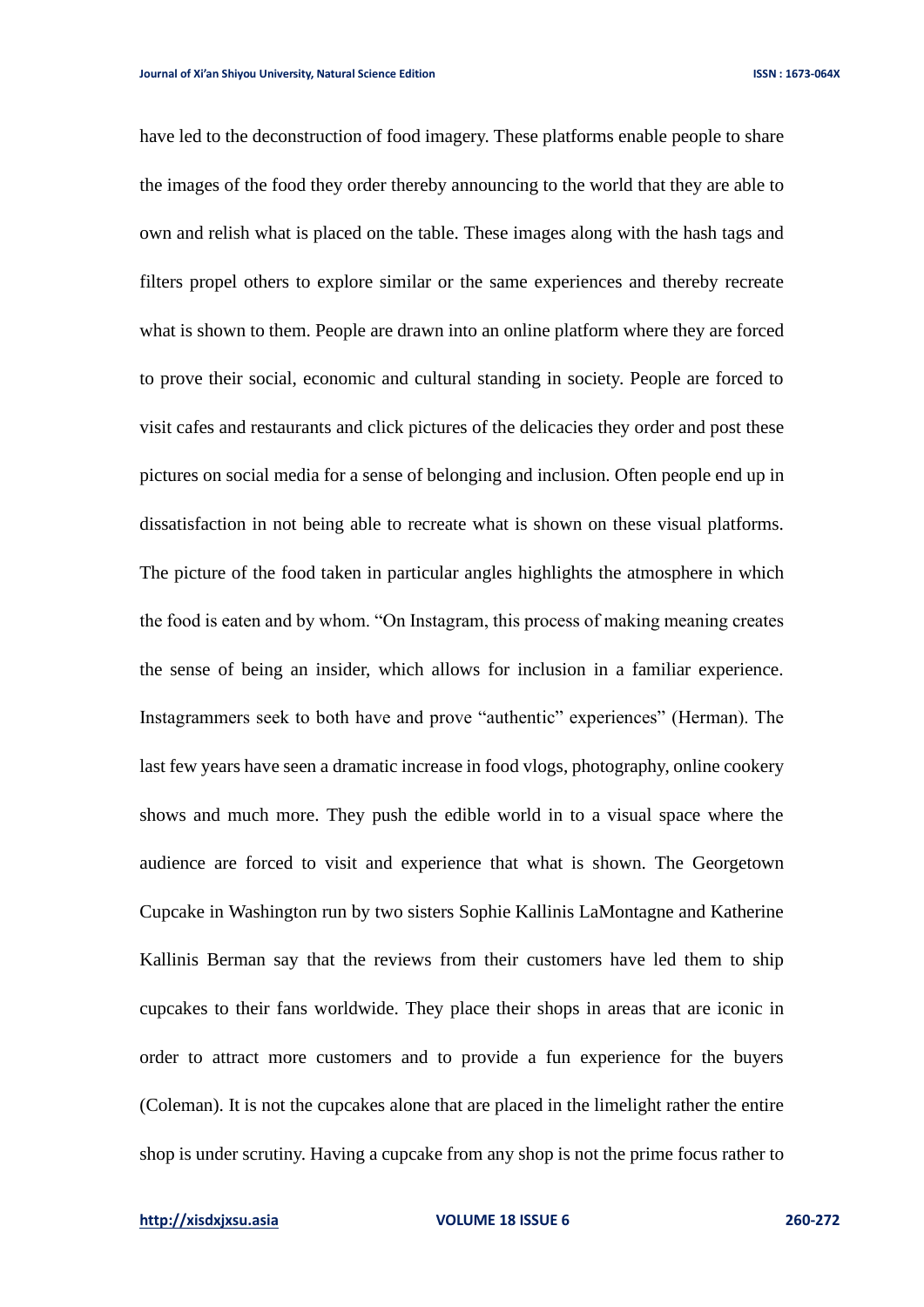have a cupcake from one of the top brands is of primary importance. Naturally the question that arises is whether it is the hunger that compels you to travel miles to have just a cupcake. To have a Georgetown Cupcake now has gone down straight into the bucket list of many. These shops with welcoming interiors, music, menus and photographs on social media compel people to painstakingly travel all the way to the shop to just to have a few cupcakes. As LaMontagne says "When someone brings one to you, or you open up a box, it feels a little more special than, say having an ice cream cone." (ibid). The products are promoted in such a way that it provides happiness not only to the one who buys it but also to the one to whom it is gifted. Just like sending or offering roses to the loved ones, sending across a box of beautifully placed cupcakes have become an act of expressing care and love to the close ones. This is what Roland Barthes calls a second order myth: that a language which has a purpose that people consider as only a pragmatic, is used by some interest or agendas to fulfil a different end (qtd. in Allison 157-58). Food, restaurants and cafes have become platforms to bring people together, build new relations, resolve conflicts or even a cordial space to bid forever goodbyes. Today every occasion is graced with the presence of food, food that is specific to the occasion. The food placed on the table before a group of people gathered for a business meeting is strikingly different from a table set for a family get together or for situations like sports, leisure or celebrations of any sort. Food is no longer consumed or ordered to quench one's hunger rather to create a space for easy conversations. Meetings be it formal or informal are now largely restricted to hotels and coffee shops. Even the very concept of having a coffee has undergone so much change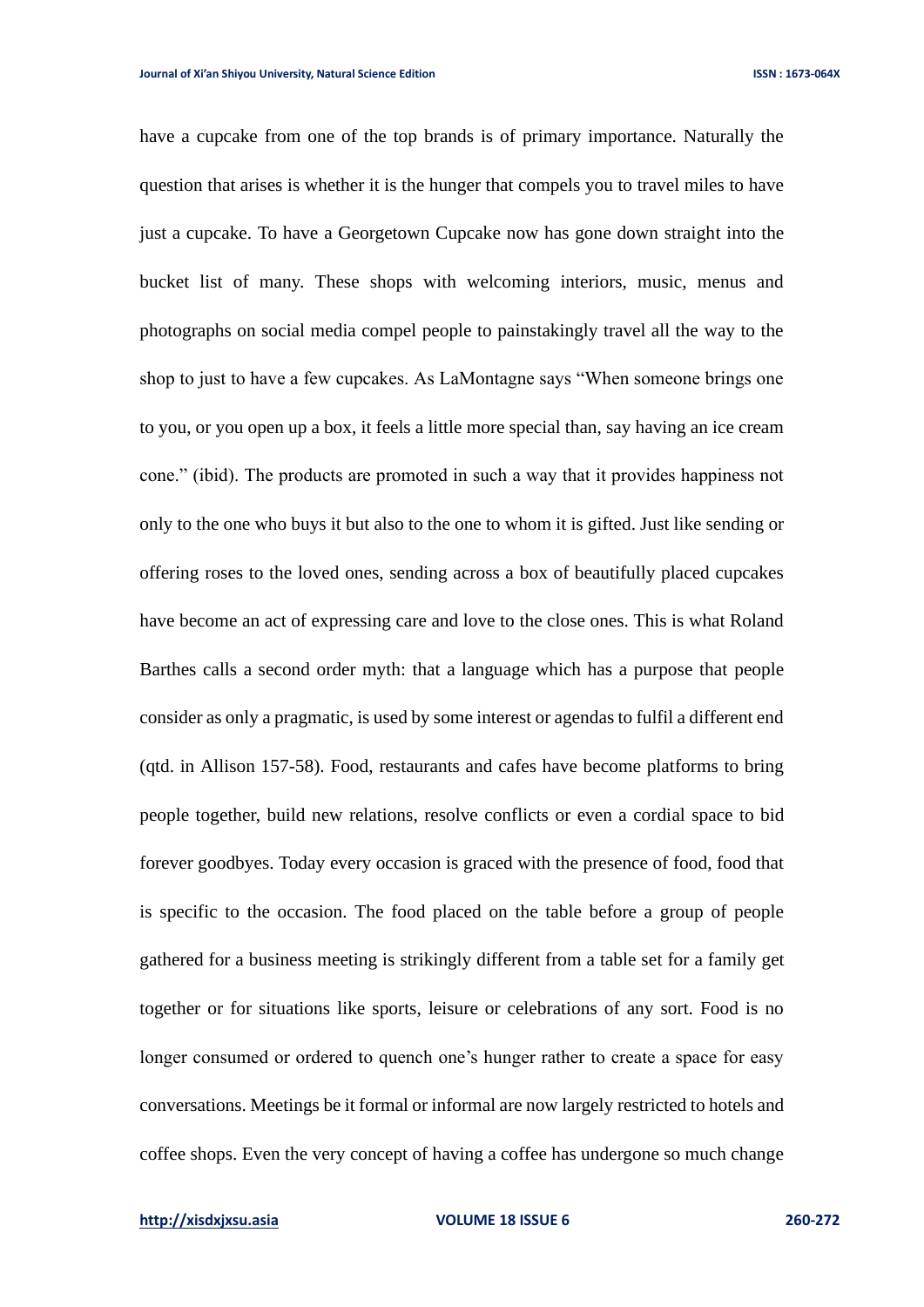that coffees no longer are consumed to energize oneself. Coffee was once "considered a stimulant to the nervous system (as Michelet claimed that it led to revolution) but contemporary advertising expressly denies this traditional function and associates it more with breaks and relaxation" (Barthes, "Psychosociology" 29). Food on another pedestal continues to inspire many designers to look upon food as a major source of inspiration for clothing ranging from everyday wear to dramatic costumes to be worn at the red-carpet events. Cooking has now become a lot like fashion where immense energy, brainstorming and creativity is put into prepare and aesthetically place what is being prepared. Chocolate boxes, food wrappers are all designed with at most care giving importance to even the most intricate of designs. Chocolates these days come wrapped in at least two covers. An outer glossy cover with tempting pictures and captions and a less glamorous inner cover to show that it is packed safely and is hygienic. The costlier the chocolate the more wrappers and boxes. There is a level of taste and luxury attached to pursuing certain food from certain places. As Barthes says the food one eats and how one eats often determines one's social status (23). Food like fashion has its grades but restaurants with lowers prices make it easier to try out dishes that are reserved to certain exclusive hotels. Hence one may say that designing clothes is similar to cooking for both need the correct ingredients in the right quantity and quality. Therefore food has become a fashion icon now.Food thus proves to be the key to deeper and multiple interpretations of meanings portrayed in the social media.It is now an established body of communication.

## **References**

**[http://xisdxjxsu.asia](http://xisdxjxsu.asia/) VOLUME 18 ISSUE 6 260-272**